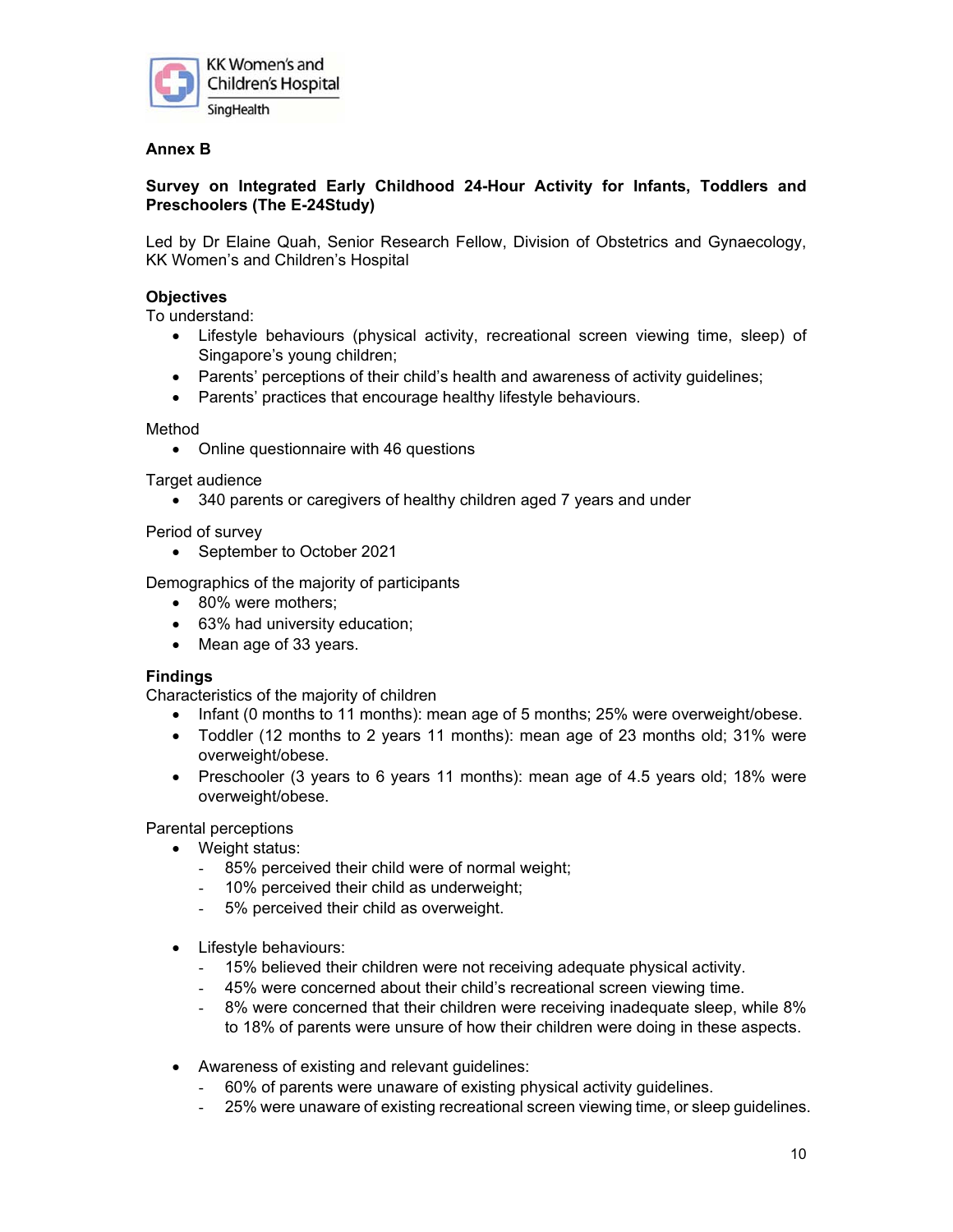

Interestingly, parents who perceived to be aware of existing guidelines were inaccurate in the actual knowledge of the guidelines, where more than 50% of parents either under, or overestimated the actual recommendations for physical activity and screen time.

Physical activity

- 40% of infants engaged in an average of 15 minutes per day of tummy time or floorbased play, not meeting the recommendation for at least 30 minutes per day.
- 40% of toddlers and preschoolers engaged in an average of 90 minutes of physical activity per day on weekdays and, 20% to 30% were engaged in an average of 100 minutes of physical activity per day on weekends, not meeting the recommendation of at least 180 minutes of a variety of physical activities daily.
- Active parents have active children, and encouraging movement is important. However, 30% of parents reported that they were only occasionally active with or in front of their children, while 11% reported that they often restrained their children from freedom of movement for more than an hour at a time in highchairs, strollers, baby carriers or car seats.

Recreational screen viewing time

- 30% of infants had an average of one hour of recreational screen viewing time per day on both weekday and weekends despite the recommendation for zero screen time in infants.
- 70% of toddlers below the age of 18 months had an average of 30 minutes of recreational screen viewing time per day on weekdays, and 80% of the same group had an average of 30 minutes of recreational screen viewing time per day on weekends despite the recommendation for zero screen time for toddlers below 18 months of age.
- 75% of preschoolers had an average of one hour of recreational screen viewing time per day on weekdays, and 95% had an average of two hours per day on weekends, again exceeding the recommendation to keep screen time to below an hour for this age group.
- Parent who role-model healthy recreational screen viewing time encourages healthy screen habits in children. However, half of the parents reported that they only occasionally limit their recreational screen viewing time use when spending time with their children, while 1% reported that they never do.

Sleep

- 35% of infants age 0 to 3 months slept an average of only 8 to 11 hours per day, instead of the recommendation of meeting at least 14 hours of sleep per day.
- 20% of infants age 4 to 11 months had an average of 10 hours of sleep per day, on both weekdays and weekends – these infants were not meeting the recommendation of meeting at least 12 hours of sleep per day.
- 11 to 13% of toddlers had an average of 10 hours of sleep per day, and 9% of preschoolers below the age of 6 years old had 9 hours of sleep per day, on both